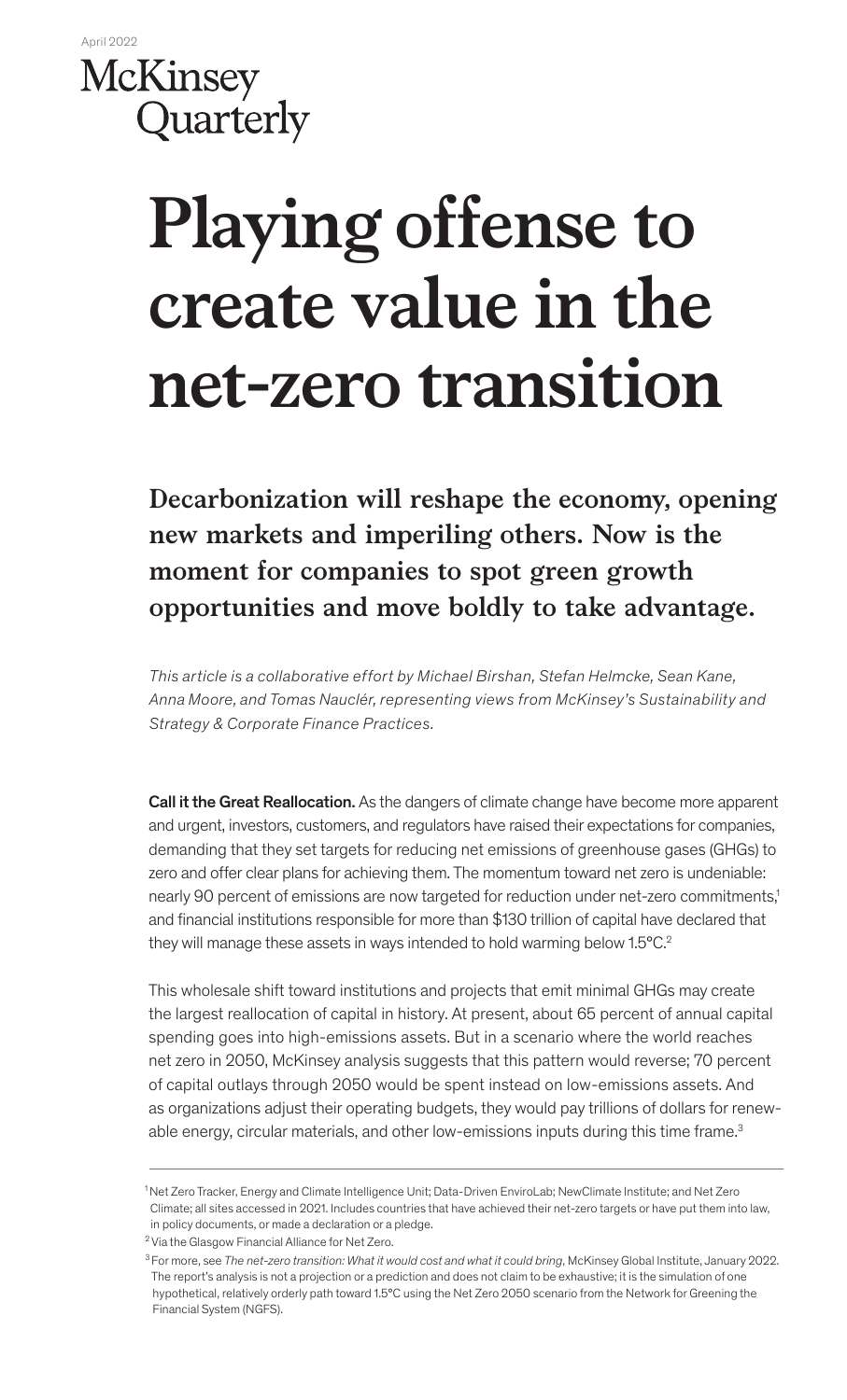These dynamics mean that businesses must make bolder moves. For years, many large companies have responded to the prospect of a net-zero transition by playing defense protecting their cash flows with sustainability programs that address regulatory mandates and the basic expectations of shareholders and nonfinancial stakeholders. But the reallocation under way to achieve net-zero goals will spur booming demand for climate-friendly goods and services and the green energy, equipment, and infrastructure needed to produce them. Some sectors will grow by several multiples.4 Considering this trend, we've identified 11 high-potential value pools that could be worth anywhere from \$9 trillion to more than \$12 trillion of yearly revenues by 2030.

Growth-conscious executives should see these sustainability-driven shifts in value as a call to play offense. Pivoting their strategy to embrace this moment, first movers are gaining the upper hand by using low-cost green financing to build out carbon-free production capacity and fill big, recurring orders for scarce commodities such as green steel or recycled plastics. Risk won't disappear, of course, but leaders in the net-zero transition will be those companies that recognize new possibilities for value creation and make credible efforts to pursue them.

Four approaches define the strategies of companies that are already taking advantage of the net-zero growth opportunity. First, companies are adjusting business portfolios with particular attention to industry segments with major growth potential. Second, building green businesses then enables companies to penetrate markets that their current models cannot serve. Third, differentiating with green products and value propositions in existing markets allows companies to gain market share and price premiums. Finally, decarbonizing legacy businesses boosts their value. In this article, we lay out the opportunities, parse the trade-offs, and set out a path for thriving in the net-zero economy.

# **New industry dynamics, new opportunities**

A net-zero economy would differ greatly from our present economy—which means the transition to net zero would involve profound, sometimes disruptive, changes. McKinsey analysis suggests that, in a scenario where the world reaches net zero by 2050, economic output would progressively (and permanently) tilt away from goods and services that are emissions-intensive and toward those that can be made and used without emitting GHGs. These shifts would, in turn, ripple along entire value chains, altering the dynamics within industries.<sup>5</sup>

Automakers, for example, would cease to manufacture cars with internal-combustion engines and roll out electric vehicles (EVs) instead. Oil consumption would drop, in part because drivers would no longer need to fuel up—and electric-power generation would increase to help charge the world's expanding fleet of EVs. A much greater share of that electricity would come from renewable sources such as solar and wind, rather than today's coal- or gas-fired power plants.6

<sup>4</sup> Ibid. The scenario used in this analysis is the Net Zero 2050 scenario from the Network for Greening the Financial System.

<sup>&</sup>lt;sup>5</sup> Ibid. The scenario used in this analysis is the Net Zero 2050 scenario from the Network for Greening the Financial System.

<sup>&</sup>lt;sup>6</sup> Ibid. The scenario used in this analysis is the Net Zero 2050 scenario from the Network for Greening the Financial System.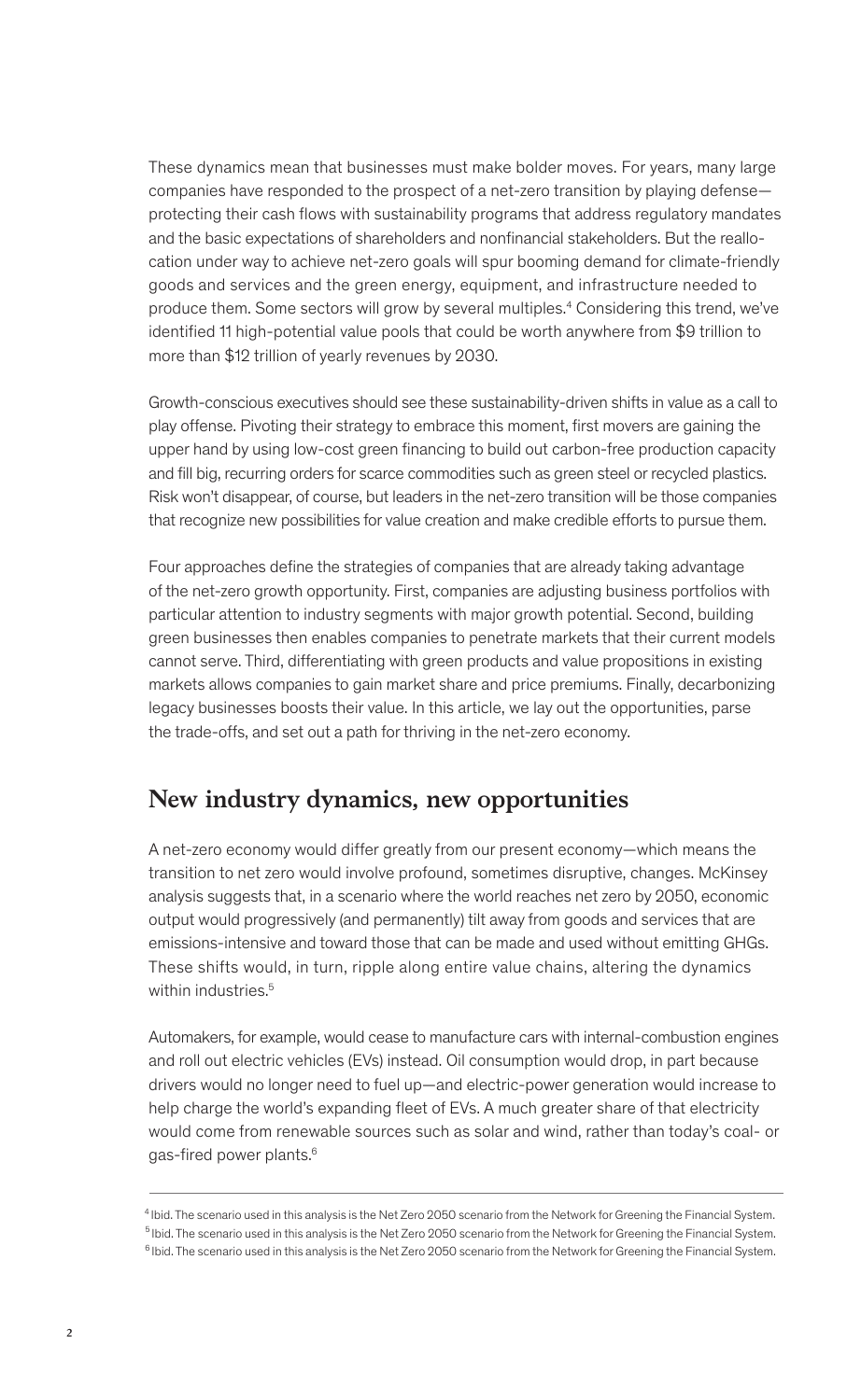Exhibit 1

## **Eleven high-potential value pools could be worth more than \$12 trillion of yearly revenues by 2030 as the net-zero transition advances.**



Addressable market size in 2030, selected categories, \$ billion

Note: Preliminary, not exhaustive.

Dynamics like these have already begun to play out. In categories such as energy and materials, vehicles, food, and packaging, demand for green products and services is growing strongly. And as the net-zero transition advances, markets for zero-emissions offerings should expand further, while markets for emissions-intensive offerings shrink. For example, in the net-zero scenario noted above, production of hydrogen and biofuels would increase more than tenfold by 2050. Fossil fuels, however, would account for a dwindling share of energy use, with oil production dropping by 55 percent and gas production by 70 percent in 2050, compared with today.<sup>7</sup> We estimate that burgeoning demand for net-zero offerings would create unprecedented opportunities: 11 value pools could generate more than \$12 trillion of annual sales by 2030. These include transport (\$2.3 trillion to \$2.7 trillion per year), buildings (\$1.3 trillion to \$1.8 trillion), and power (\$1.0 trillion to \$1.5 trillion) (Exhibit 1).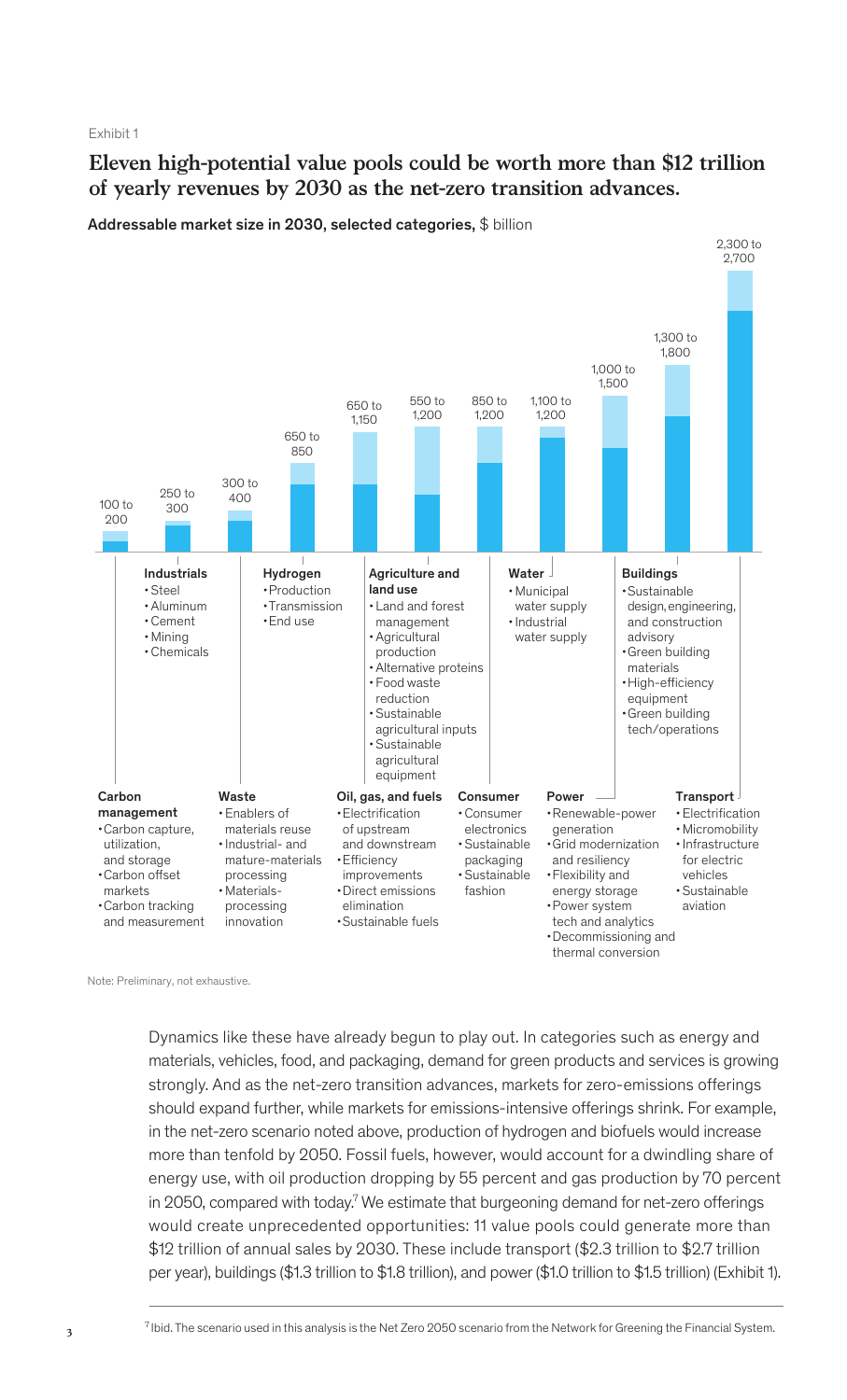Certain markets for green products and services are also proving to be more lucrative than markets for conventional offerings, as green premiums start to kick in. The most profitable opportunities have emerged in fast-growing niches such as recycled plastics, meat substitutes, sustainable construction materials, and chemicals, where margins can be 15 to 150 percent higher than usual as demand for traditional products softens. In the plastics market, for example, consumer-packaged-goods players are changing their sourcing practices to reach sustainability targets. According to the Ellen MacArthur Foundation, six of the top ten fastmoving consumer goods companies have committed to use less virgin plastic and more recycled content in their packaging by 2025.<sup>8</sup> Now, recycled polyethylene terephthalate (PET) commands a price premium of \$300 per metric ton, on average, over virgin PET (compared with an average premium of \$40 per metric ton from 2011 to 2019).<sup>9</sup> Other recycled polymers, such as high-density polyethylene (HDPE) or polypropylene (PP), are trading at even higher premiums. Green premiums may decline over time, as supply catches up to demand. In the near to medium term, though, we expect these premiums to widen in sectors with significant supply–demand imbalances—creating opportunities for suppliers.

Some of the markets described above are for the low-emissions real assets—such as solar and wind farms, industrial machinery, ships, and trains—needed to drive business operations in a net-zero economy. Demand for these would trigger unprecedented capital reallocation: \$3.5 trillion in new spending on low-emissions assets each year through 2050. Another \$1 trillion per year that now goes toward high-emissions assets would instead pay for low-emissions capital stock.10

The flip side of increased spending on low-emissions assets is the stranding of today's emissions-intensive assets. McKinsey analysis suggests that some \$2.1 trillion of assets in the global electric-power sector alone could be stranded by 2050. And since many assets that are prone to stranding now sit on the balance sheets of listed companies, their early retirement could erode enterprise values.<sup>11</sup>

Other signals herald the flow of capital toward enterprises and projects that exhibit readiness for a net-zero future. The more than 450 institutions belonging to the Glasgow Financial Alliance for Net Zero, which represent more than \$130 trillion of financial assets, have promised to align their portfolios with net-zero goals. The European Union has pledged to mobilize €1 trillion in public and private financing to support the European Green Deal. And national governments are considering their own climate-finance packages. Amid these developments, companies should be able to raise the funds they need to reposition themselves for a net-zero economy.

# **The case for early action**

Given that there is much uncertainty about the pace at which the net-zero transition will progress, executives may be apprehensive about mistiming their companies' net-zero moves. Understandably, many CEOs worry that their company will get ahead of its custom-

<sup>8</sup>*Global commitment 2021 progress report*, Ellen MacArthur Foundation and United Nations Environment Programme, November 2021.

 <sup>9</sup> IHS Markit.

<sup>10</sup>*The net-zero transition*, January 2022. The scenario used in this analysis is the Net Zero 2050 scenario from the Network for Greening the Financial System.

<sup>11</sup> Ibid. The scenario used in this analysis is the Net Zero 2050 scenario from the Network for Greening the Financial System.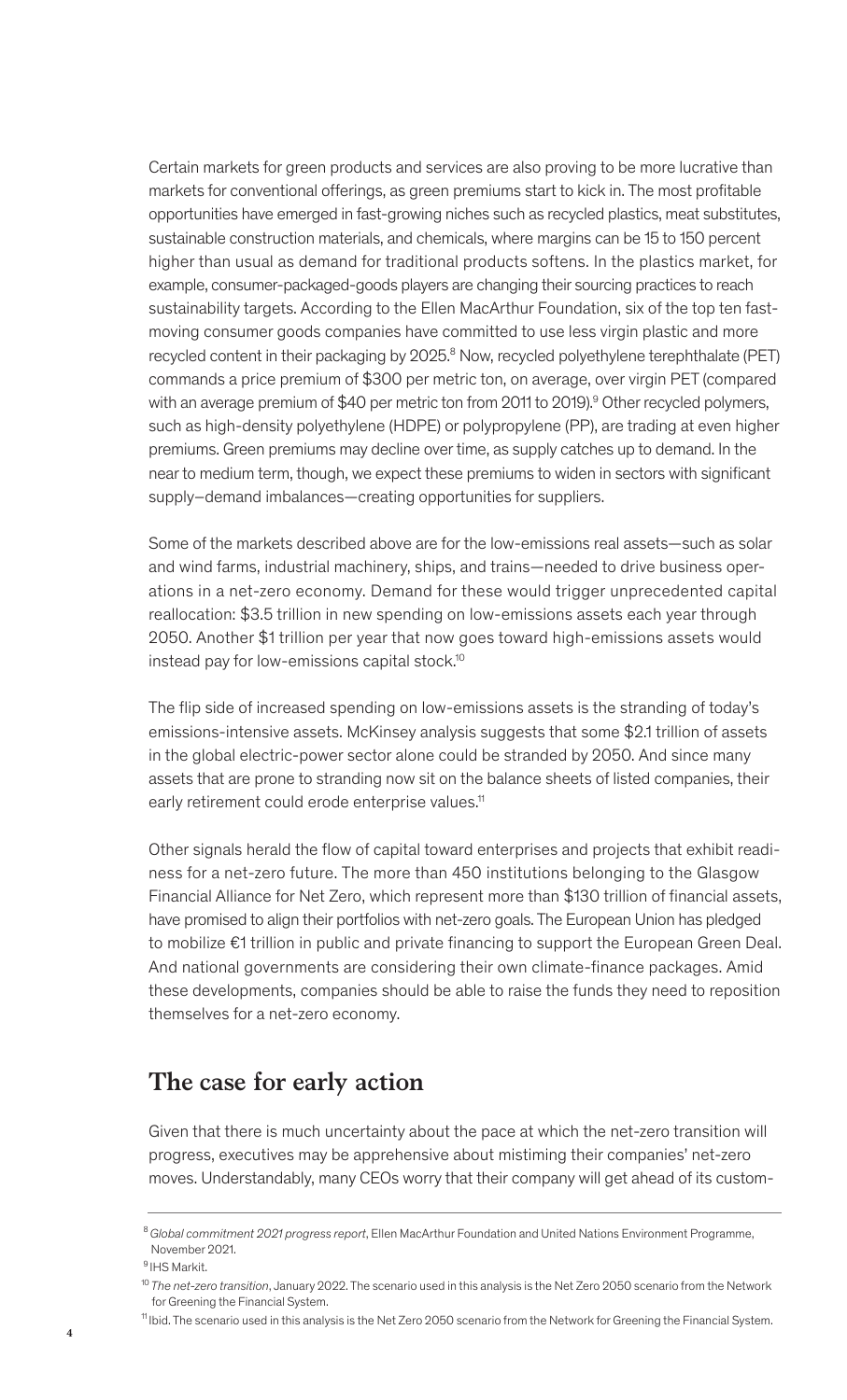ers, investing in new assets and incurring production-cost increases before those customers demand low-emissions offerings or are willing to pay green premiums. In that event, the company could put itself at a disadvantage to rivals that sit back and wait.

However, initial experience suggests that in many sectors, companies that are among the first to pursue net-zero opportunities enjoy greater success. First movers stand to gain the most in B2B industries in which demand for low-emissions offerings already exceeds supply, in part because incumbents with wide asset bases and thin margins have been reluctant to invest in new production capacity. Our research suggests that green leaders among EU chemicals companies, for example, have seen their enterprise multiples increase by a factor of two to five, while laggards' multiples have remained flat.<sup>12</sup> We have also observed the value-creation advantages of green leadership across many other sectors.

In some industries, bold new entrants are getting ahead by locking in customers to tap green financing and set up operations. For example, H2 Green Steel, a Swedish start-up, secured purchasing contracts from automotive OEMs and construction companies in need of lowemissions steel, then used these contracts to help raise \$105 million in initial fundingincluding stakes from some of the same OEMs that had agreed to become the company's initial customers. Situations like these could pose challenges for companies lagging behind: once first movers have won the earliest customers in a market where customer relationships are difficult to undo, fast followers will have trouble making up ground.

With first-mover advantages still up for grabs in many new value pools, now is the time for companies to rise out of a defensive crouch and start playing offense.

# **Playing offense: Four moves for creating value**

Until recently, many companies have responded to the transition only by issuing net-zero plans that show they are keeping pace with rising stakeholder expectations and regulatory requirements. This is playing defense—trying to prove that a company will survive, perhaps generating less free cash flow but avoiding the mortal risks of stranded assets and a nil terminal value (see sidebar, "Playing defense: The basics of managing transition risk").

Playing offense means showing that your business model is built to outperform during the net-zero transition, with a free cash flow that grows relative to expectations. But because the world's transition pathway is unclear and difficult to predict, companies will need to develop "strategy under uncertainty" like never before.<sup>13</sup> No single formula will work for every company, or even for all companies in a given industry. In the oil and gas sector, for example, some companies are choosing to dispose of hydrocarbon busi-

 $12$  "Enterprise multiple" refers to the ratio of enterprise value to earnings before interest, taxes, depreciation, and amortization (EV/EBITDA). Analysis includes all EU chemical companies rated by Refinitiv in 2020 in the industry of "chemicals" and is based on weighted average of TSR of the companies in the respective clusters; "green leaders" are defined as companies that improved environmental, social, and governance (ESG) score as well as shifted toward a green portfolio; "green laggards" are defined as those that improved neither ESG score nor did a green portfolio shift. An ESG score increase is defined as a greater than five improvement in "ESG combined" score in Refinitiv rating between 2016–19; portfolio shift assessment based on analysis of M&A moves since 2011.

<sup>&</sup>lt;sup>13</sup> "Solving the net-zero equation: Nine requirements for a more orderly transition," McKinsey, October 27, 2021.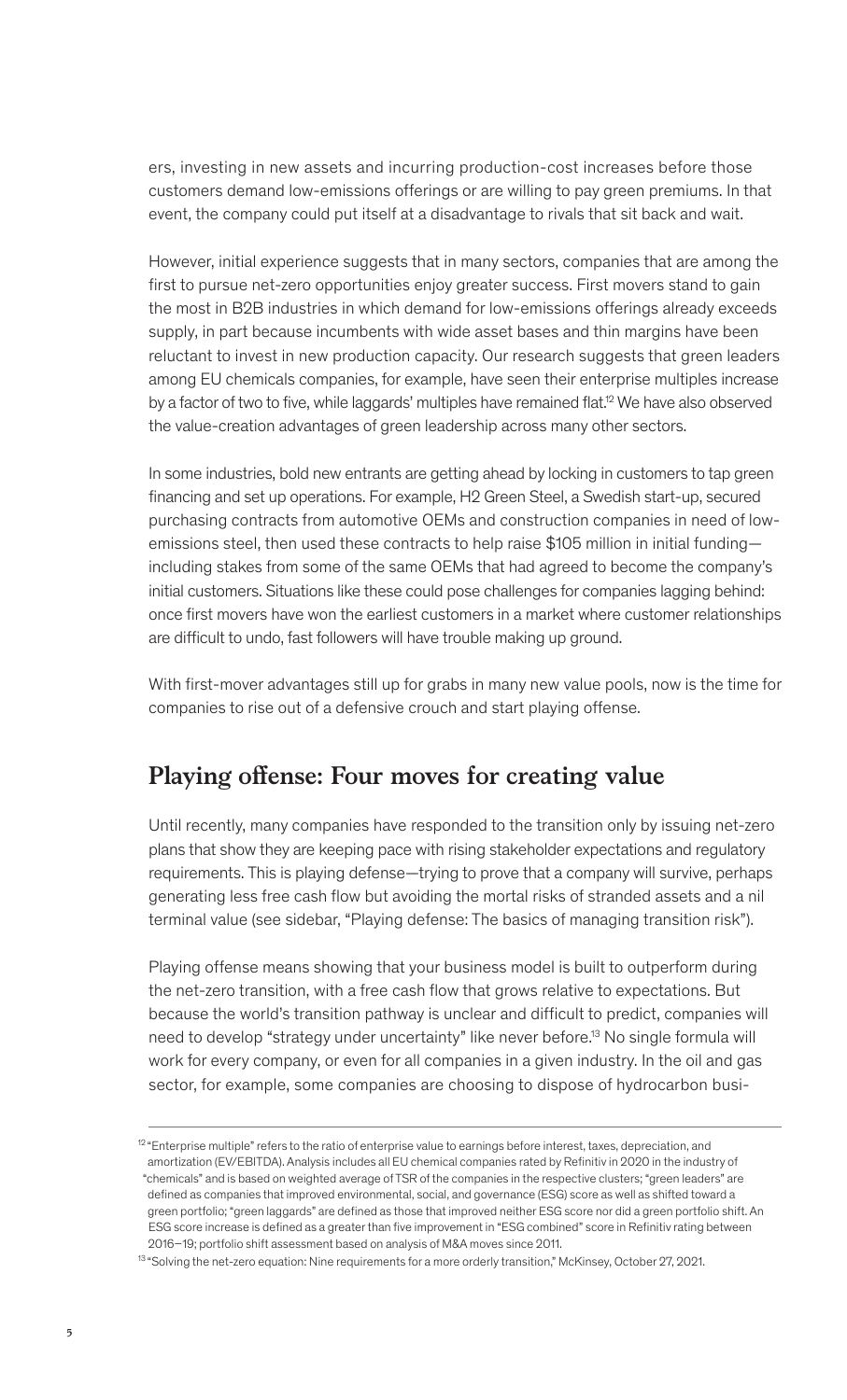### Exhibit 2

**To create value in the net-zero transition, leading companies are making four complementary moves.**



Economic profit modeled with top-down assumptions,<sup>1</sup> illustrative

1 Based on a selection of leading companies that have made meaningful use of all four value-creation levers.

nesses. Others are staying in these markets by seeking resources with low emissions intensity and low breakeven prices.14

What these divergent strategies have in common is their intention to create value. Here, we describe four complementary moves for playing offense in the net-zero transition (Exhibit 2).

### Transform the portfolio

McKinsey research on corporate strategy holds two important lessons for executives who are thinking about how to create value during the net-zero transition. The first is that a company's choice of industry to compete in accounts for roughly half its share of available economic profit.<sup>15</sup> The second is that successful companies regularly reallocate capital, shifting resources away from businesses as soon as they detect a slowdown in their growth and putting those resources into businesses with stronger prospects.16 With these lessons in mind, executives will want to make careful assessments of their current industries' growth potential and reorient business portfolios toward healthier segments.

Starting with the existing portfolio, sustainability leaders reallocate from emissions-intensive businesses to low-emissions businesses, either transforming emissions-intensive businesses through decarbonization, which we explain below, or divesting them. Neste, a fuel and chemicals producer based in Finland, earned more than 50 percent of its operating

<sup>&</sup>lt;sup>14</sup> "The big choices for oil and gas in navigating the energy transition," McKinsey, March 10, 2021.

<sup>15</sup> Chris Bradley, Martin Hirt, and Sven Smit, "Strategy to beat the odds," *McKinsey Quarterly*, February 13, 2018.

<sup>16</sup> Stephen Hall, Dan Lovallo, and Reinier Musters, "How to put your money where your strategy is," *McKinsey Quarterly*, March 1, 2012; Sandra Andersen, Chris Bradley, Sri Swaminathan, and Andy West, "Why you've got to put your portfolio on the move," *McKinsey Quarterly*, July 22, 2020.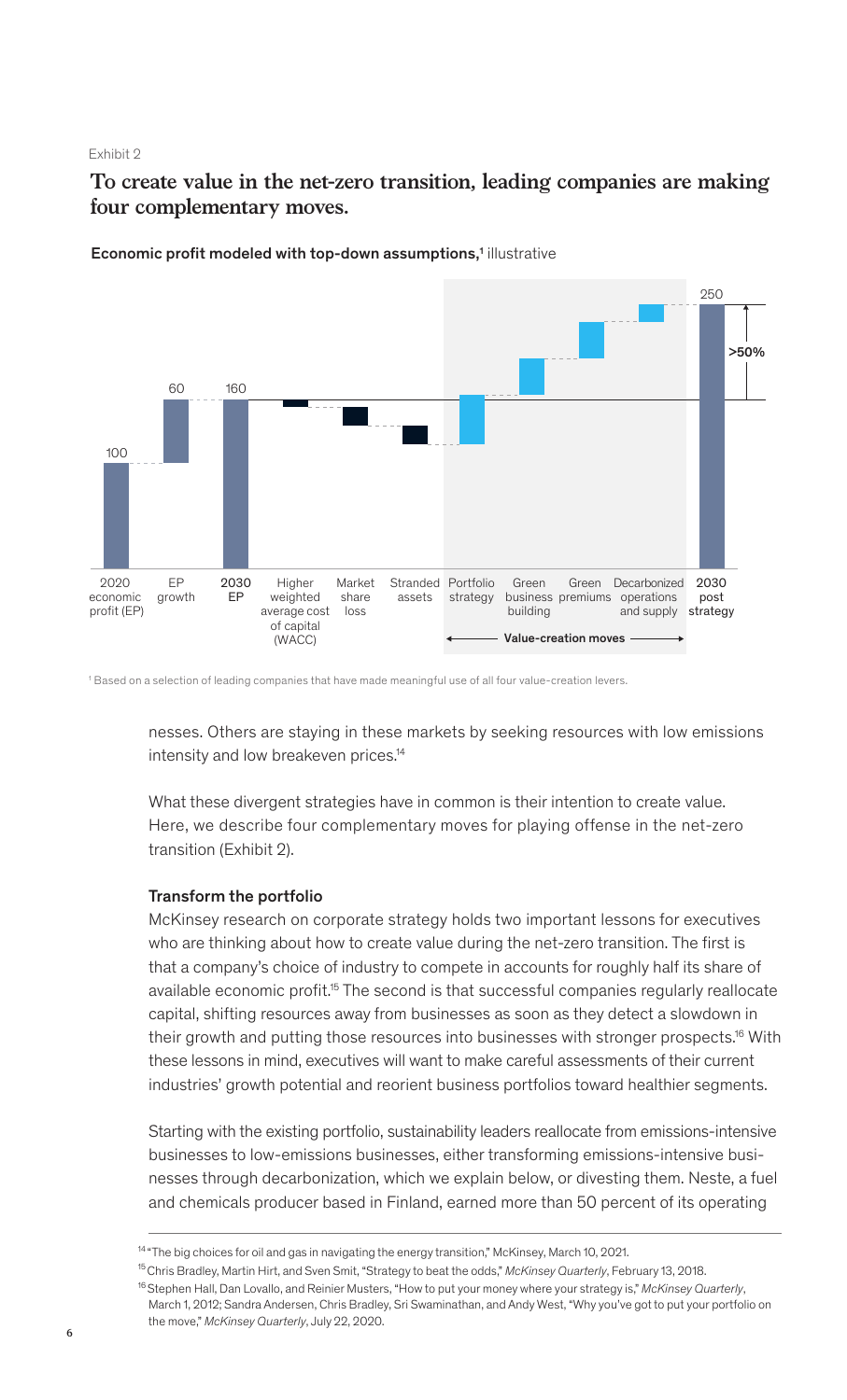# Playing defense: The basics of managing transition risk

Companies that are slow to adjust to the net-zero transition face real risks, including stranded assets, a higher cost of capital, and revenue slippage due to lost market share or shrinking markets. But even businesses that move quickly will have exposures. Here are three basic moves that companies can make to find and mitigate their vulnerabilities.

- Know your ratings: Environmental, social, and governance (ESG) ratings are imperfect and sometimes obscure, but important nonetheless: they provide a basis for the stock indexes that some asset managers use to construct passive index funds, and they also help inform active investment choices. Companies can "tear down" their ESG scores by examining the underlying performance measures and making comparisons with peers and rivals.
- Understand—and manage—your exposure: Climate change presents significant financial risk—much of it not yet fully priced into either company plans or valuations.<sup>1</sup> As stewards of shareholder capital, companies must take stock of their true exposure, both physical risks from a

changing climate and changes to market share and margin as markets evolve. Preparing reports according to the framework of the Task Force on Climate-related Financial Disclosures, underpinned by climate risk modeling, is one way to do this.

• Move from pledges to plans: Some transition risks arise because important stakeholders have too little information about how companies intend to approach the transition. If investors aren't convinced that a company has a sound plan in place, for example, they may charge a higher cost of capital. Businesses can manage risks such as these by building on their net-zero commitments; setting out actionable, detailed transition plans; and discussing these plans with investors so they better understand the company's thinking about how it will avoid risks and create value during the transition.

<sup>&</sup>lt;sup>1</sup> "The Inevitable Policy Response 2021: Policy forecasts," Principles for Responsible Investment, March 17, 2021.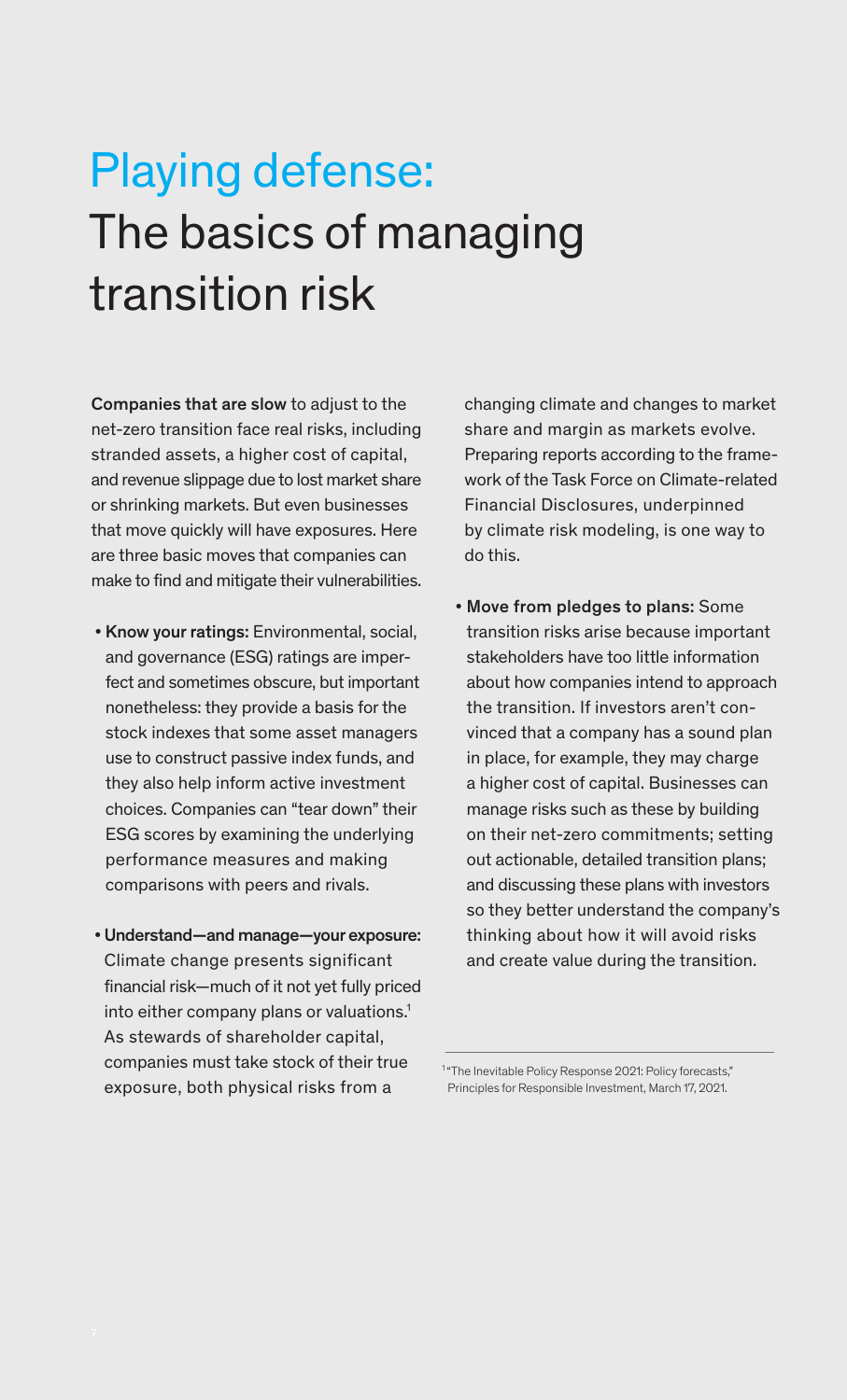profit from oil products in 2015. But in 2018, the company's renewable-products business contributed 70 percent of its operating profit. The company's market capitalization tripled from 2015 to 2021, with 90 percent of the valuation based on the renewable-products business.<sup>17</sup> Major investments in new technology, feedstock platforms, and green-refinery capacity, along with targeted go-to-market strategies, played a large part in this transformation.

Next, leading companies look for transition-driven growth opportunities at the granular level of industry subsegments and fund growth initiatives with capital taken from parts of the business that are less likely to see increasing demand during the net-zero transition. They also think creatively about ways to match their existing capabilities to growing niches. One industrial-equipment company identified growing end markets for components used in renewable energy and air treatment and applied its expertise in tooling to develop new machinery types. The business has earned significant green premiums from the sale of these new products, which now make up the bulk of its portfolio.

Many portfolio-transforming moves require substantial capital outlays. They also carry real risk, not least because of undecided regulation, which could greatly influence the markets for emerging climate technologies such as green hydrogen or carbon capture. Companies can mitigate some market risks by forming consortiums where buyers, sellers, financiers, and other value-chain participants might work together on innovation or reach offtake agreements that stabilize demand against regulatory uncertainty. The Mission Possible Partnership is one effort to get institutions in hard-to-abate sectors to work together on advancing climate solutions.

### Build green businesses

Innovative green upstarts are emerging across nearly every sector, from transport (for example, Einride, Northvolt, Tesla) to nutrition (for example, Beyond Meat, Impossible Foods). Incumbents, however, often struggle to build successful green businesses. Sometimes, practical challenges hold them back, such as the difficulty of incubating nimble new ventures within larger corporate structures. In other cases, the barrier is a lack of ambition an unwillingness to create a new business that might overtake or disrupt the old one. Incumbents can also find it difficult to reckon with the uncertainties, in areas such as technology, regulation, and demand, that can surround emerging markets for green offerings. For these reasons, they can miss opportunities to create value.

Rather than surrender before these challenges, established companies should recognize that they can endow in-house ventures with significant advantages over independent start-ups. In our experience, this is a matter of exploiting three resources that start-ups typically lack: assets, capabilities, and relationships.<sup>18</sup>

 • *Assets.* Incumbents can use their balance sheet to provide green ventures with capital. They can also share real and intellectual assets, reducing a new venture's start-up costs. Polestar, the EV brand valued at more than \$20 billion, built its first models using automobile platforms and technologies from its parent company Volvo Cars—allowing for an asset-light business.

<sup>&</sup>lt;sup>17</sup> Neste annual reports, 2015 and 2018.

<sup>18 &</sup>quot;Building new businesses: How incumbents use their advantages to accelerate growth," McKinsey, December 12, 2019.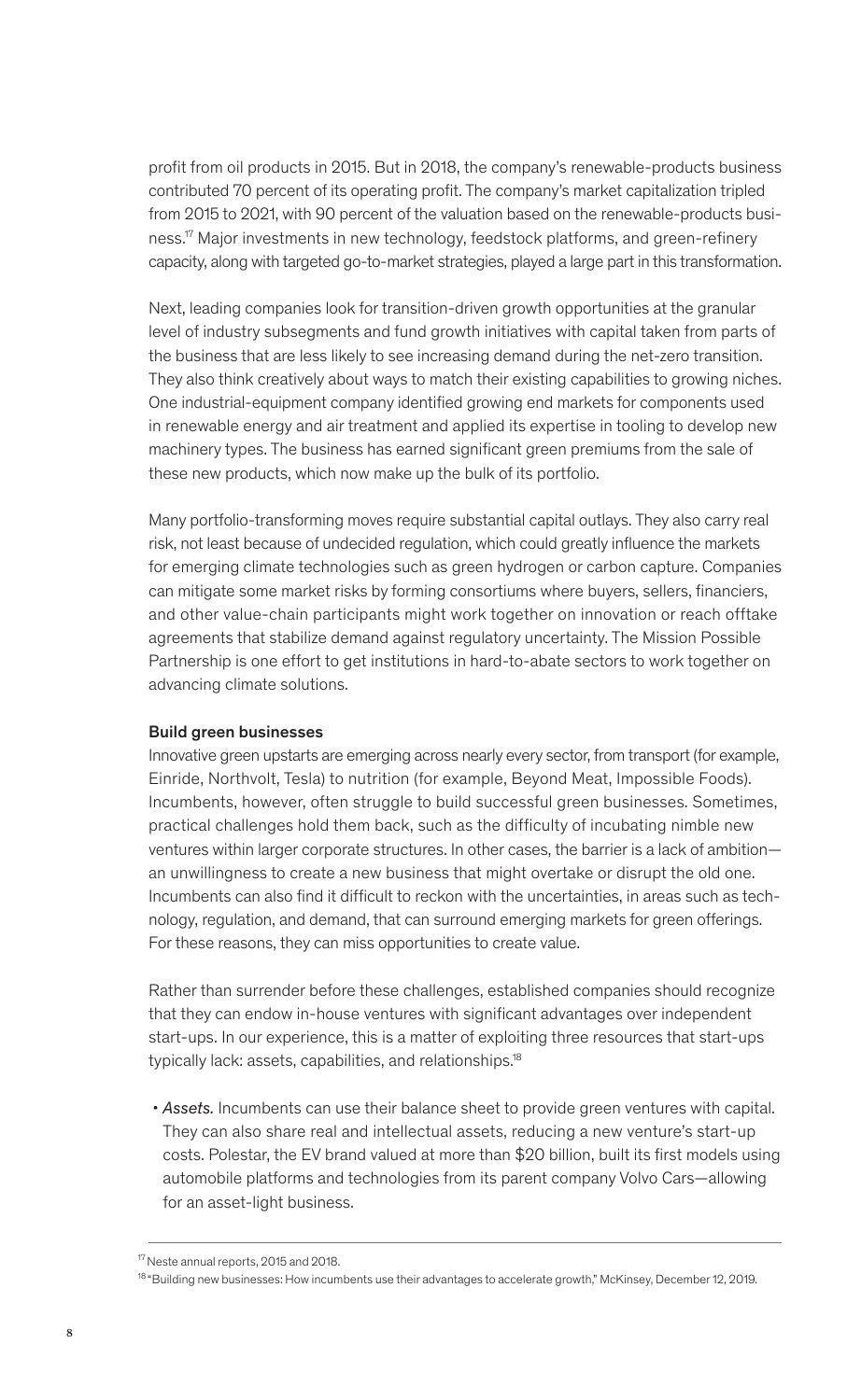- *Capabilities.* Incumbents possess the talent, processes, corporate services, and technologies that new ventures often need. Hydro-Québec, for example, made use of the utility's existing technical expertise, deep knowledge of power networks, and capital engineering capabilities to develop the Electric Circuit, the province's largest and most reliable EV-charging network.
- *Relationships.* Incumbents can provide new ventures with an edge by giving them access to important stakeholders, particularly existing customers. In some instances, the parent company itself can act as a customer to the new venture—providing captive demand. Mercedes-Benz Group and Daimler Truck Holding have announced a joint plan to build a battery-recycling plant that will process end-of-life batteries from the EVs they make. Many of the portfolio companies in Launchpad, BP's clean-energy ventures arm, sell into the parent company. Incumbents' relationships with suppliers, investors, partners, and regulators can also be valuable to new green ventures.

### Seek price premiums through differentiation

As discussed above, companies can charge premium prices for goods such as recycled plastic that are in high demand because customers prefer their sustainability attributes. Some companies selling products with strong sustainability attributes—whether lower-carbon materials or items needed for climate resilience and adaptation—have seen their sales grow 50 percent faster, or more, than competitors selling conventional offerings. To capture such opportunities and identify others that might emerge, businesses should develop an outlook on markets for sustainable products. Two considerations stand out as especially important when gauging a customer's willingness to pay green premiums: their commitments to lower supply chain (Scope 3) emissions and their potential carbon-tax liabilities.

To charge green premiums, companies should also help customers understand the green attributes of their products and the value conferred by these attributes. Customers often struggle to distinguish between sustainable and greenwashed products, so companies must explain their products' sustainability attributes in clear, accurate terms. Leaders furnish customers with transparent, independently verified information, including environmental product declarations (EPDs) and life cycle assessments (LCAs). They also take care to teach marketing and sales teams how to communicate technical information in ways that customers can understand.

Smart branding can help companies reach sustainability-minded customers. New companies may have an easier time achieving a credible position of distinction. But some incumbent businesses have successfully repositioned themselves after making meaningful portfolio shifts. Florida Power & Light, for example, both transformed its business and rebranded as NextEra Energy and has since seen its shares increase in value more than sixfold.19

### Transform operations and supply chains

We have described how some companies are moving into faster-growing markets and collecting green premiums by decarbonizing their existing goods and services. But companies that decarbonize their operations can create value in other ways, too. When they use the discipline of sustainability to make their operations more efficient—in

<sup>19</sup> As of mid-February 2022.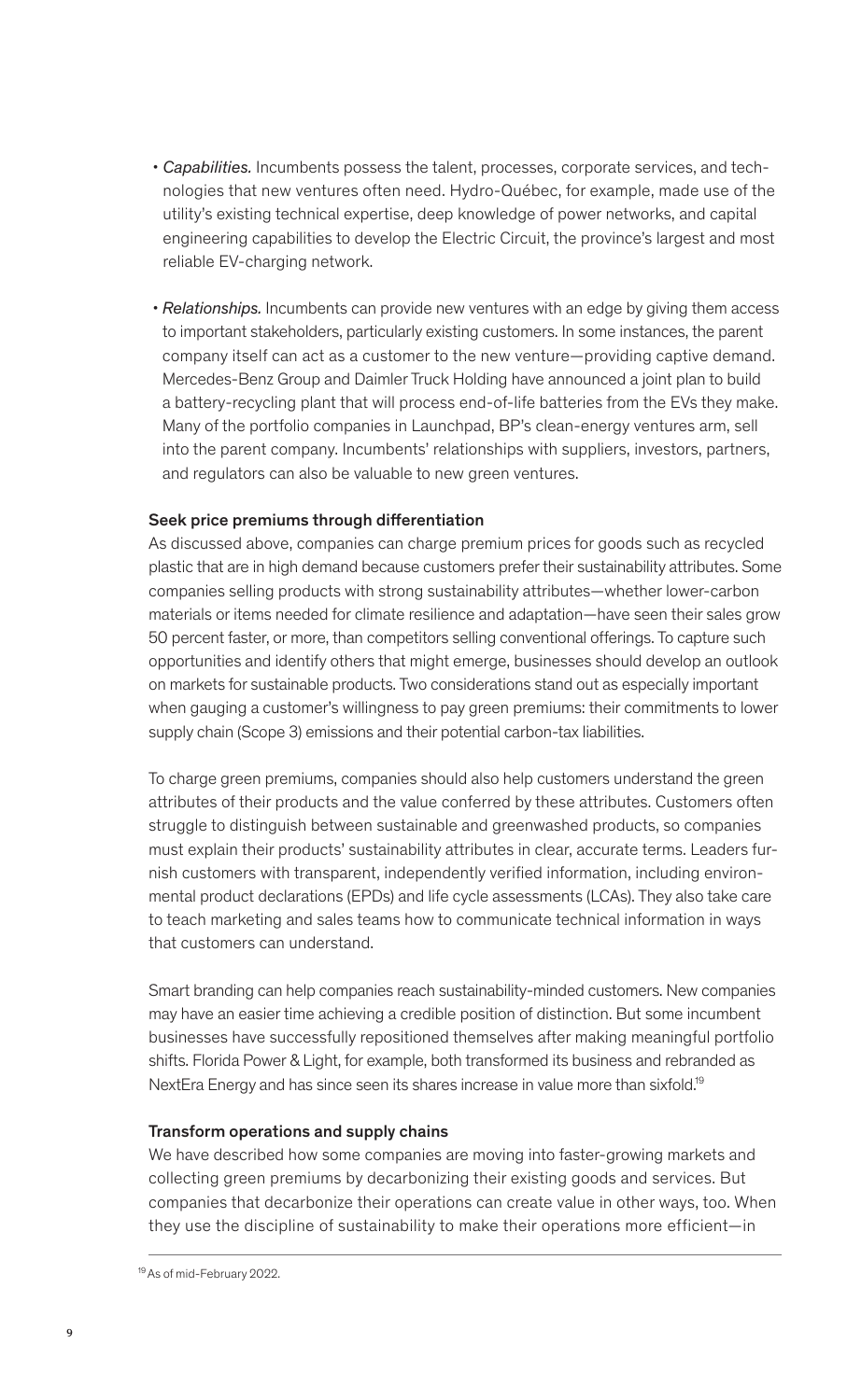both environmental and financial terms—they can achieve cost savings that allow them to lower prices and gain market share, boost profits, or generate funds for other sustainability projects. Evonik Industries, the specialty chemicals player, reduced its operating costs and increased its sales by decarbonizing its operations.

There is considerable room for improvements in sustainability performance. In our experience, the heaviest-emitting mines can have 20 times the GHG intensity of the leastemitting mines. In metals, the spread can be a factor of up to 15. The financial spread could get wider still: as the cost of renewable energy falls and the price of carbon rises, companies with the least carbon-intensive assets and operations should find that their operating expenses decrease more.

Decarbonizing often does require some up-front capital spending. Leading businesses prioritize investments in decarbonization and other sustainability efforts as they do other capital outlays—by seeking the most economical options. We see them using companyspecific GHG abatement cost curves to identify initiatives with positive or neutral net present value (NPV). One materials company found that it could abate 30 percent of its GHG emissions with NPV-positive measures, plus 15 percent using measures that were NPV-neutral, and a further 15 percent at moderate cost. The total: 60 percent emissions abatement, all for less than €40 per metric ton of CO<sub>2</sub> equivalent (Exhibit 3).

### Exhibit 3

## One materials company identified the potential to abate 60 percent of **greenhouse-gas emissions for less than €40 per metric ton.**

Greenhouse-gas emissions (GHG) abatement cost curve for one site, preliminary,  $\epsilon$  per metric ton of CO<sub>2</sub>e<sup>1</sup>



<sup>1</sup> Carbon dioxide equivalent. Includes all greenhouse gases.